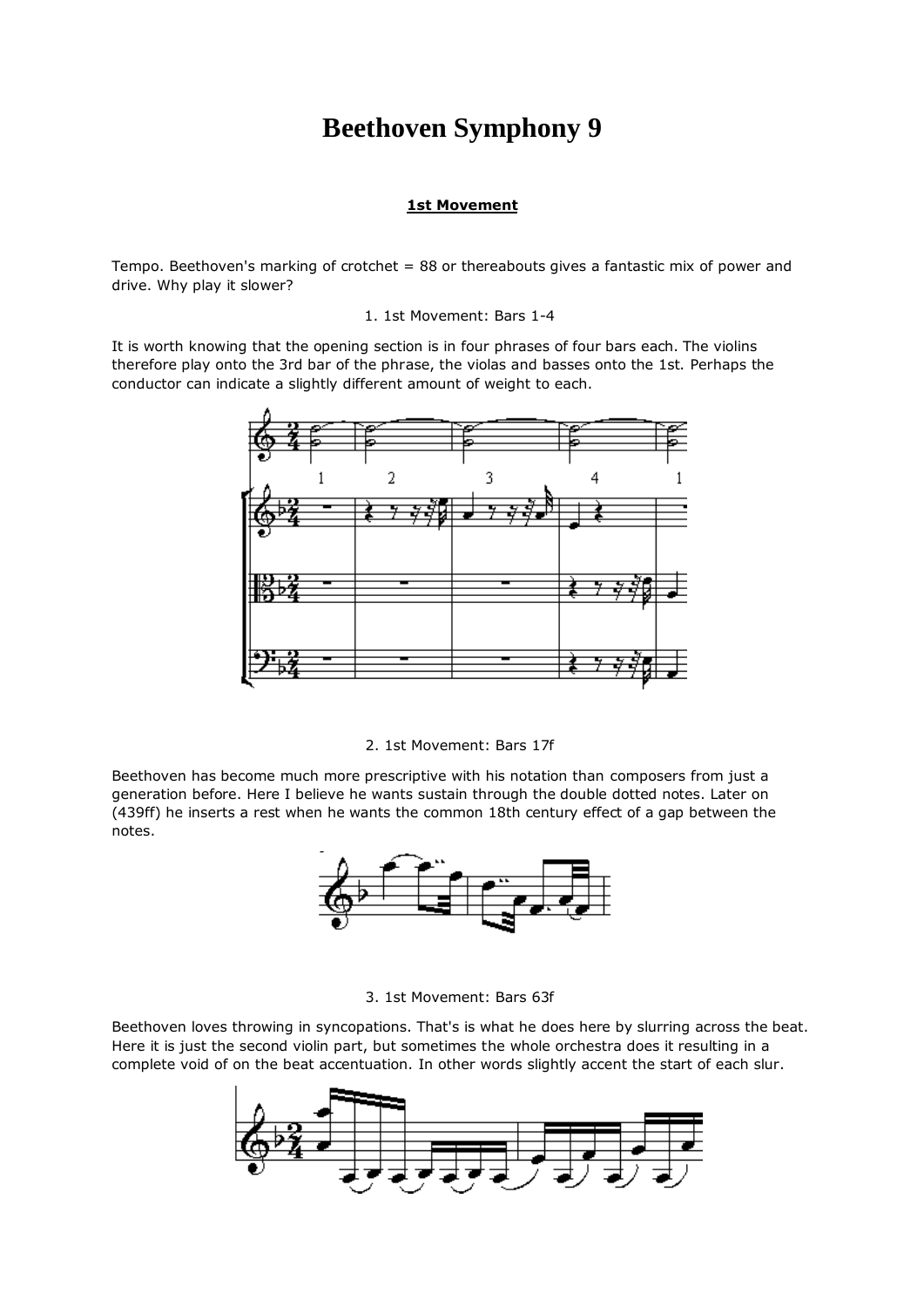#### 4. 1st Movement: Bars 66f

Beethoven's use of the markings *f* and *sf* is not at all straightforward. Often a row of *f* markings indicates a row of accents, although in other places it is a row of *sf* markings. And sometimes, as here, you get the two simultaneously, surely meaning the same in each part.



5. 1st Movement: Bar 81

Often this quaver is played short disturbing the lyrical nature of the intertwining woodwind solos. If played long - i.e. leaned on rather than hit - the melodic line is preserved.



6. 1st Movement: Bars 194-6

Each time this woodwind phrase comes the *ritard* is clearly marked only on the final beat, and the *a tempo* on the next downbeat. No need to make a meal out of it!



#### 7. 1st Movement: Bars 515f

The funeral march like coda is often played quite a bit slower than the rest of the movement, with no good reason that I can see. Also it juxtaposes semiquavers and demisemiquavers. There is no need to align these as there is sometimes in earlier music.

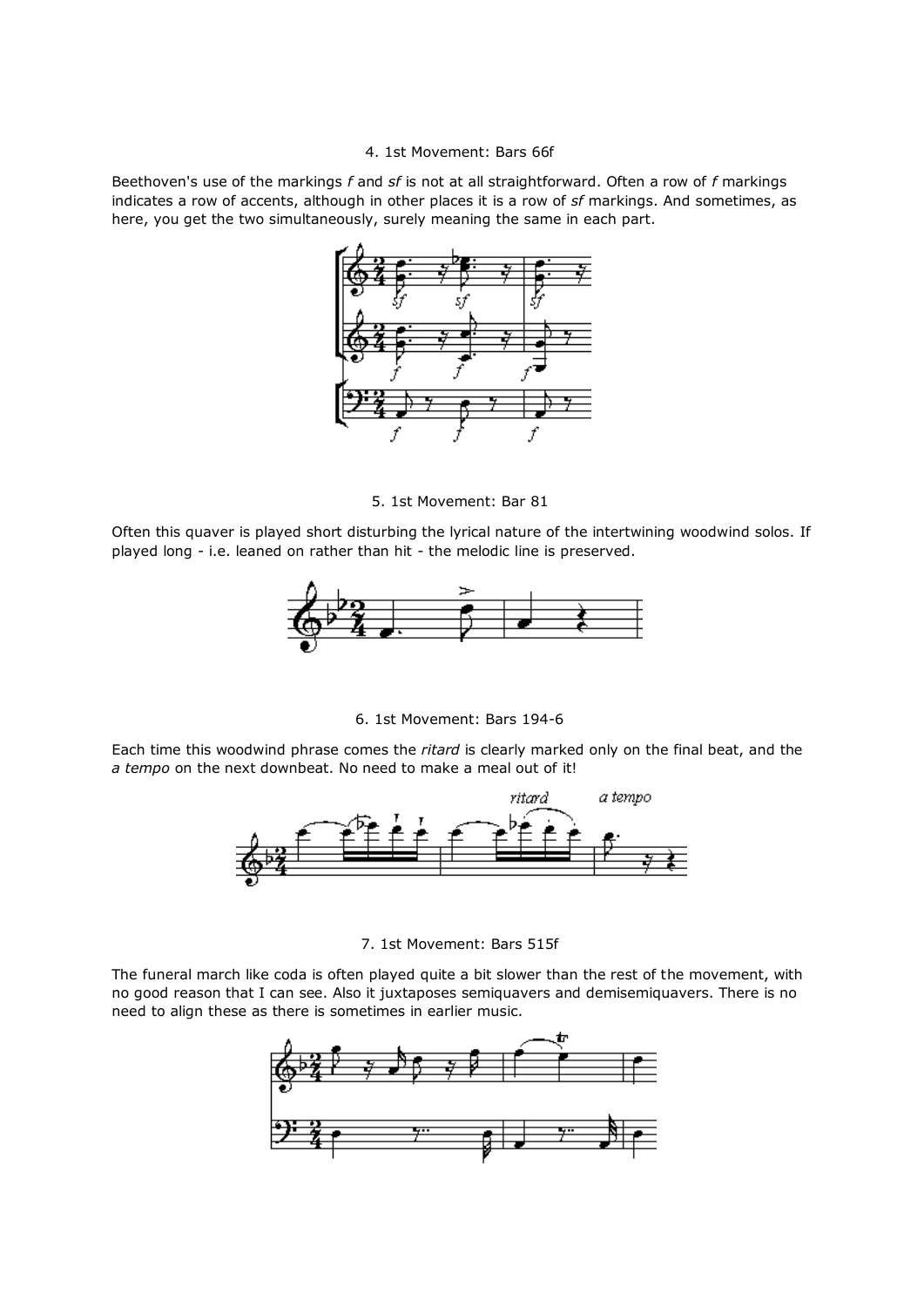## **2nd Movement**

Tempo. This movement is often taken in the vicinity of Beethoven's marking, giving the lie to suggestions that his metronome was faulty (more of this in the 4th movement).

#### 8. 2nd Movement

This movement is in phrases predominantly of 4 bars length. It's worth thinking in these phrases, so that in the following example (the bass and timpani parts for the first two phrases) the two blank bars are counted as a "3, 4" into the next phrase. This is also the clue to safely counting the empty bars at 147ff - the woodwind end on bar 1 of a phrase and then we need to count "2, 3, 4". Note also Beethoven's unusual timpani tuning of Fs an octave apart. And a comment on the rhythm. It's worth practising it without the (in the fast 3/4 tempo), and then adding the quaver back in without disturbing the position of the crotchet. Try it!



9. 2nd Movement: Bars 93-96

Here there is a potential problem of balance between the strings (all playing the lower part) and the woodwind (upper part). Some conductors have 'solved' this by writing the woodwind part into the horns. But providing the strings make their fortissimo one of precise rhythm and less of sheer volume, and that the woodwind play they're loudest, it should be fine. *'Schalltrichter auf'* anyone?



10. 2nd Movement: Bars 288-291

Use of *f* as an accent. Often these bars sound no different to the ones that precede, so these accents need working at! Occurs in a number of other places.

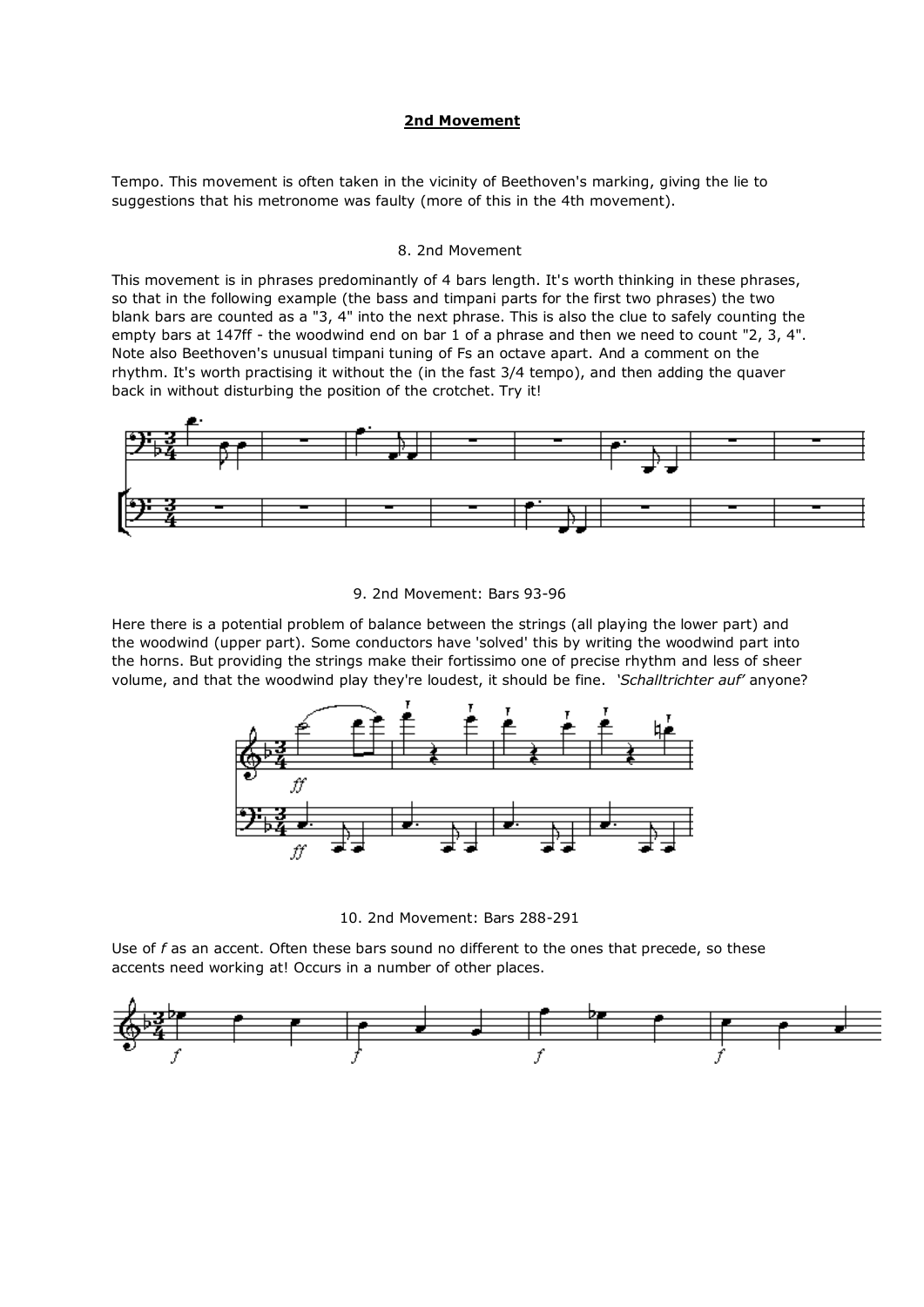#### 11. 2nd Movement: Bar 404-414

A real tempo problem. The stringendo begins at dotted minim = 116 and lasts for 8 bars. The tempo marking at 412 is unclear. It is usually rendered as minim 116 again. But the brakes will suddenly have to go on and the stringendo will seem somewhat pointless! If (as has been suggested) the unit should be the semibreve then the stringendo will have to be very extreme to fit. Neither really works. Jonathan del Mar's suggestion that Beethoven intended the mark to be minim at 160 (116 and 160 sound very similar in German too) is the best solution I've come across.



12. 2nd Movement: Bar 503-506

Sometimes Beethoven marks something like two minims of the same pitch in a bar with a tie where it appears he wants a semibreve. Here, however, it seems clear he wants to hear pulsed minims.



## **3rd Movement**

Tempo. Norman Del Mar said of this movement "Crotchet = 60 makes no kind of sense, being almost exactly twice too fast". Leonard Bernstein would have agreed, as he manages crotchet  $=$ 25 in his famous concert after the fall of the Berlin Wall! At these sorts of speeds the music virtually ceases to move - and the pulse has to change from crotchet to quaver. Why do so many revere this symphony yet utterly disregard Beethoven's instructions? I wouldn't advocate a slavish following of the metronome marks under all circumstances (see my introduction for further thoughts on that), but differences of this order create an almost different piece of music.

## 13. 3rd Movement: Bars 3-6

Because this is a familiar tune it's easy to miss the unexpected hairpins in the final bar. This happens in the second phrase also.

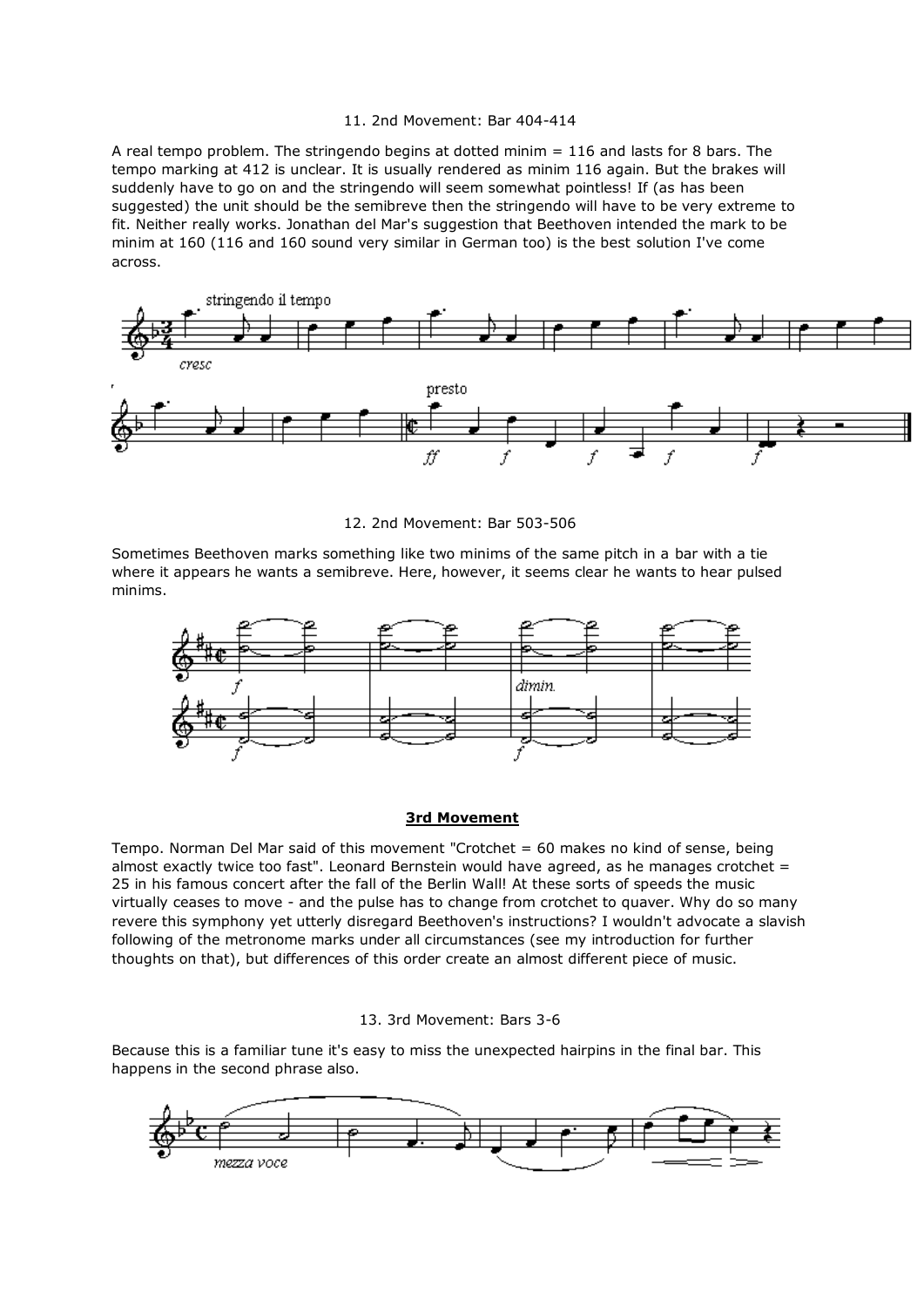## 14. 3rd Movement: Bars 25-27

The beginning of each bar should here sound like an appoggiatura and resolution (i.e. with a little weight on the quaver and a little less on the crotchet). But the length of the crotchet needs maintaining or the melodic line is lost.



## 15. 3rd Movement: 150f

Ritardandos are done in many places in this movement, some rather unnecessarily interrupting the flow. Certainly it is much easier to get these 1st violins triplets together if there is no rit beforehand.





After the arresting opening fanfare we get the following outburst from the cello and bass sections (there are six such sections in all):



Usually this is done at a considerably slower tempo. But I want to suggest the Beethoven intended the speed to remain pretty much the same.

- 1. Beethoven's instruction translates as "With the character of a recitative, but in tempo." Often it is said that this is contradictory because a recitative is, by nature, not 'in tempo'. But it is only a contradiction if that is thought to be the *only* characteristic of a recitative. The instruction 'in tempo' cannot be clearer.
- 2. Beethoven is quite capable of writing instructions for playing around with the tempo when he wants it, as at the end of the third 'outburst' where he puts 'ritard' and 'poco adagio'.
- 3. The 3rd, 4th, 5th, and 6th outbursts are all marked 'Tempo I' which must refer to the Presto at the beginning of the movement.
- 4. When the solo voice enters at bar 216 with a very similar line to the one shown above the instruction is simply 'Recitativo'. Here the normal flow of tempo is suspended, as expected in a standard recitative.

I am not suggesting that these passages should be metronomic, but that they should have a basic pulse related to the Presto of the fanfares.